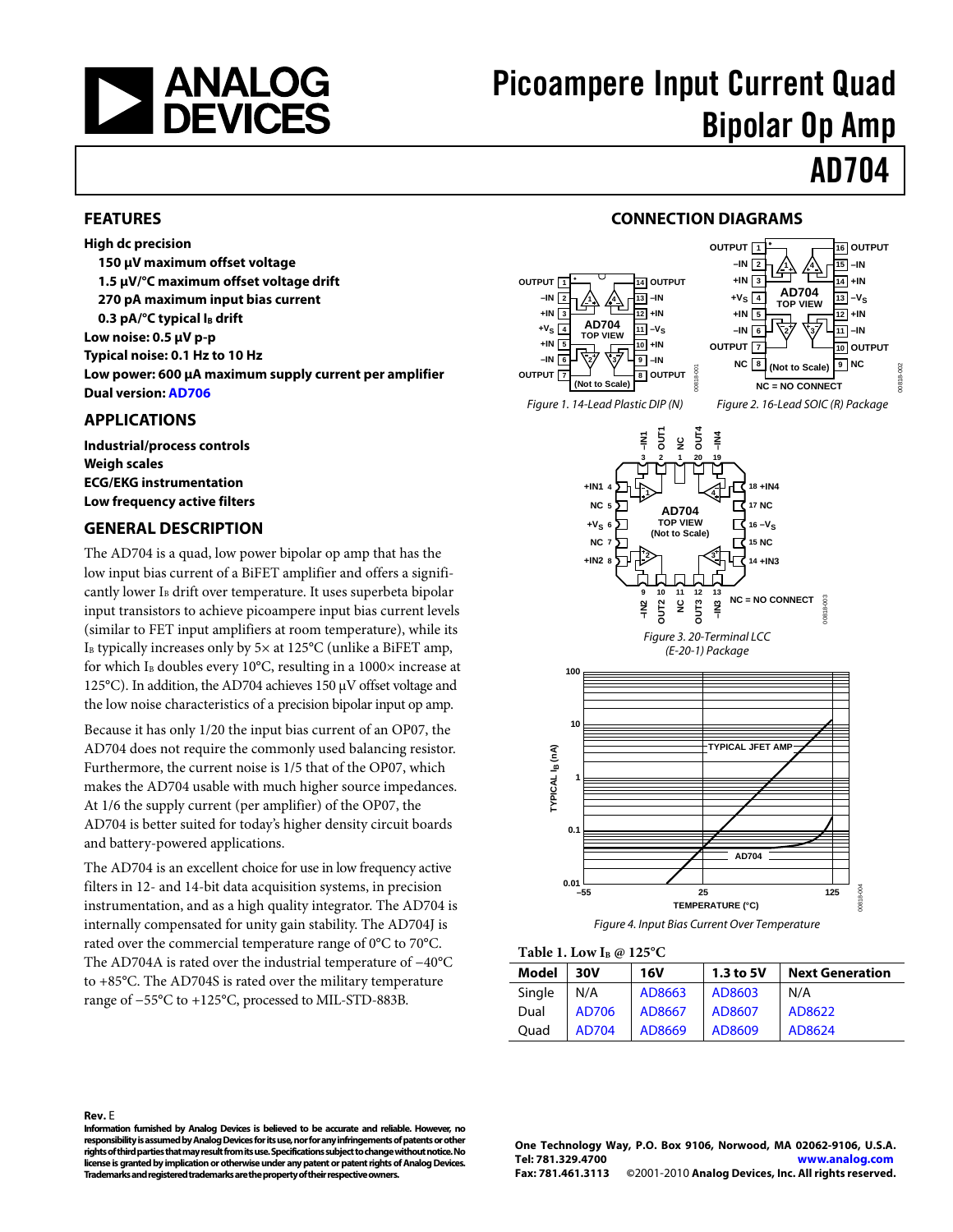## **TABLE OF CONTENTS**

### <span id="page-1-0"></span>**REVISION HISTORY**

### $1/10$ —Rev. D to Rev. E

| Changes to Features and General Description Section, |  |
|------------------------------------------------------|--|
|                                                      |  |
|                                                      |  |
|                                                      |  |
|                                                      |  |
|                                                      |  |

### 12/09-Rev. C to Rev. D

| $11/01$ —Rev. B to Rev. C |  |
|---------------------------|--|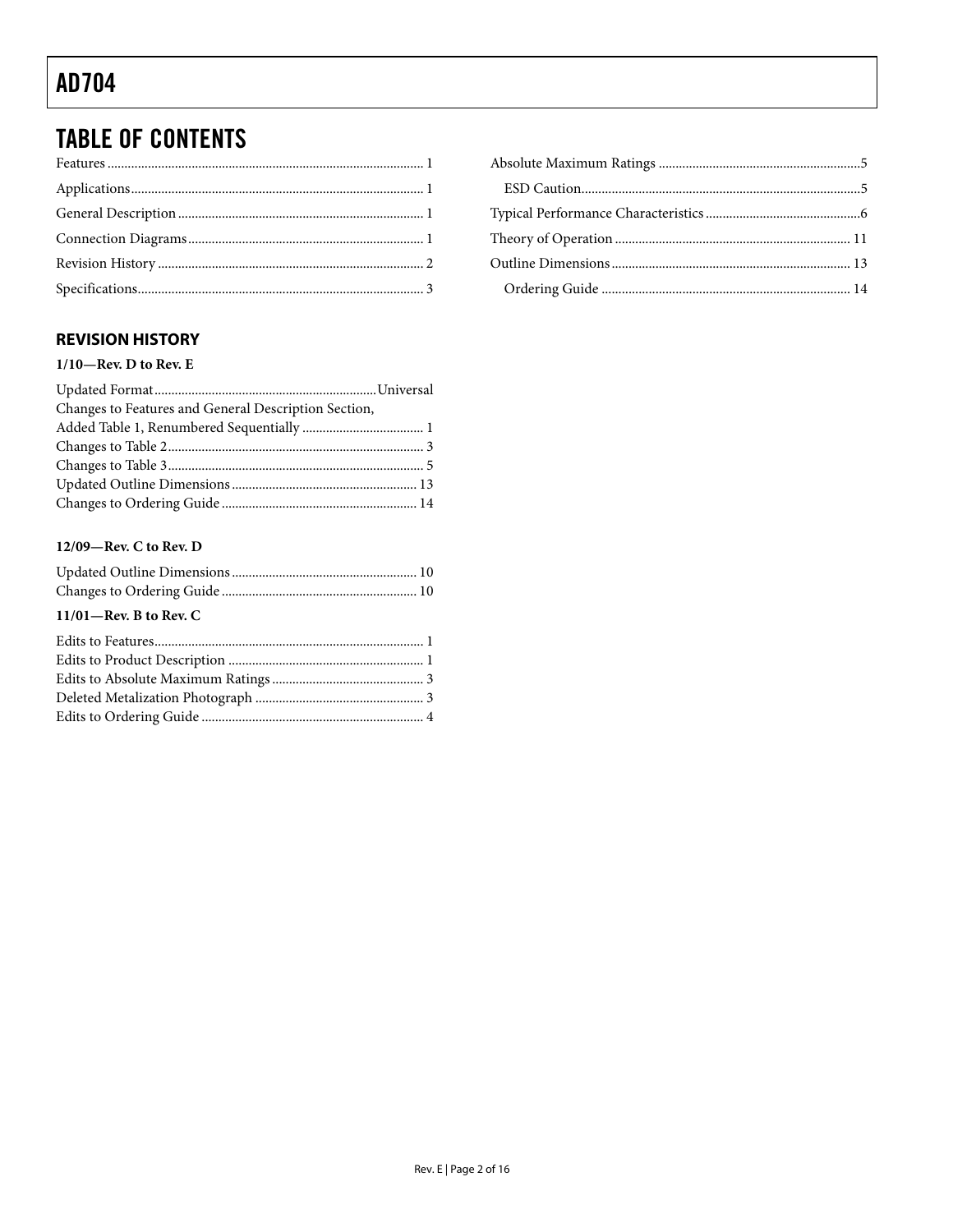### <span id="page-2-0"></span>**SPECIFICATIONS**

 $T_A = 25^{\circ}$ C,  $V_{CM} = 0$  V, and  $V_s = \pm 15$  V dc, unless otherwise noted.

### **Table 2.**

|                                       |                                 |       | <b>AD704J/A</b> |     |                |
|---------------------------------------|---------------------------------|-------|-----------------|-----|----------------|
| <b>Parameters</b>                     | <b>Conditions</b>               | Min   | <b>Typ</b>      | Max | Unit           |
| <b>INPUT OFFSET VOLTAGE</b>           |                                 |       |                 |     |                |
| <b>Initial Offset</b>                 |                                 |       | 50              | 150 | μV             |
| Offset                                | $T_{MIN} - T_{MAX}$             |       | 100             | 250 | μV             |
| vs. Temp, Average TC                  |                                 |       | 0.2             | 1.5 | $\mu V$ /°C    |
| vs. Supply (PSRR)                     | $V_s = \pm 2$ V to $\pm 18$ V   | 100   | 132             |     | dB             |
| $T_{MIN} - T_{MAX}$                   | $V_5 = \pm 2.5 V$ to $\pm 18 V$ | 100   | 126             |     | dB             |
| Long-Term Stability                   |                                 |       | 0.3             |     | µV/month       |
| <b>INPUT BIAS CURRENT<sup>1</sup></b> | $V_{CM} = 0 V$                  |       | 100             | 270 | pA             |
|                                       | $V_{CM} = \pm 13.5 V$           |       |                 | 300 | pA             |
| vs. Temp, Average TC                  |                                 |       | 0.3             |     | pA/°C          |
| $T_{MIN} - T_{MAX}$                   | $V_{CM} = 0 V$                  |       |                 | 300 | рA             |
|                                       | $V_{CM} = \pm 13.5 V$           |       |                 | 400 | pA             |
| <b>INPUT OFFSET CURRENT</b>           | $V_{CM} = 0 V$                  |       | 80              | 250 | pA             |
|                                       | $V_{CM} = \pm 13.5 V$           |       |                 | 300 | pA             |
| vs. Temp, Average TC                  |                                 |       | 0.6             |     | pA/°C          |
| $T_{MIN} - T_{MAX}$                   | $V_{CM} = 0 V$                  |       | 100             | 300 | pA             |
|                                       | $V_{CM} = \pm 13.5 V$           |       | 100             | 400 | pA             |
| <b>MATCHING CHARACTERISTICS</b>       |                                 |       |                 |     |                |
| Offset Voltage                        |                                 |       |                 | 250 | μV             |
|                                       | $T_{MIN} - T_{MAX}$             |       |                 | 400 | μV             |
| Input Bias Current <sup>2</sup>       |                                 |       |                 | 500 | рA             |
|                                       | $T_{MIN} - T_{MAX}$             |       |                 | 600 | рA             |
| Common-Mode Rejection <sup>3</sup>    |                                 | 94    |                 |     | dB             |
|                                       | $T_{MIN} - T_{MAX}$             | 94    |                 |     | dB             |
| Power Supply Rejection <sup>4</sup>   |                                 | 94    |                 |     | dB             |
|                                       | $T_{MIN} - T_{MAX}$             | 94    |                 |     | dB             |
| Crosstalk <sup>5</sup>                | $f = 10$ Hz                     |       |                 |     |                |
|                                       | $R_{LOAD} = 2 k\Omega$          |       | 150             |     | dB             |
| FREQUENCY RESPONSE UNITY GAIN         |                                 |       |                 |     |                |
| <b>Crossover Frequency</b>            |                                 |       | 0.8             |     | MHz            |
| Slew Rate, Unity Gain                 | $G = -1$                        |       | 0.15            |     | $V/\mu s$      |
| Slew Rate                             | $T_{MIN} - T_{MAX}$             |       | 0.1             |     | $V/\mu s$      |
| <b>INPUT IMPEDANCE</b>                |                                 |       |                 |     |                |
| Differential                          |                                 |       | 40  2           |     | $M\Omega$   pF |
| Common-Mode                           |                                 |       | 300  2          |     | $G\Omega  pF$  |
| <b>INPUT VOLTAGE RANGE</b>            |                                 |       |                 |     |                |
| Common-Mode Voltage                   |                                 | ±13.5 | ±14             |     | $\mathsf{V}$   |
| Common-Mode Rejection Ratio           | $V_{CM} = \pm 13.5 V$           | 100   | 132             |     | dB             |
|                                       | $T_{MIN} - T_{MAX}$             | 98    | 128             |     | dB             |
| <b>INPUT CURRENT NOISE</b>            | 0.1 Hz to 10 Hz                 |       | $\mathbf{3}$    |     | pA p-p         |
|                                       | $f = 10 Hz$                     |       | 50              |     | $fA/\sqrt{Hz}$ |
| <b>INPUT VOLTAGE NOISE</b>            | 0.1 Hz to 10 Hz                 |       | 0.5             |     | $\mu V$ p-p    |
|                                       | $f = 10 Hz$                     |       | 17              |     | $nV/\sqrt{Hz}$ |
|                                       | $f = 1$ kHz                     |       | 15              | 22  | nV/√Hz         |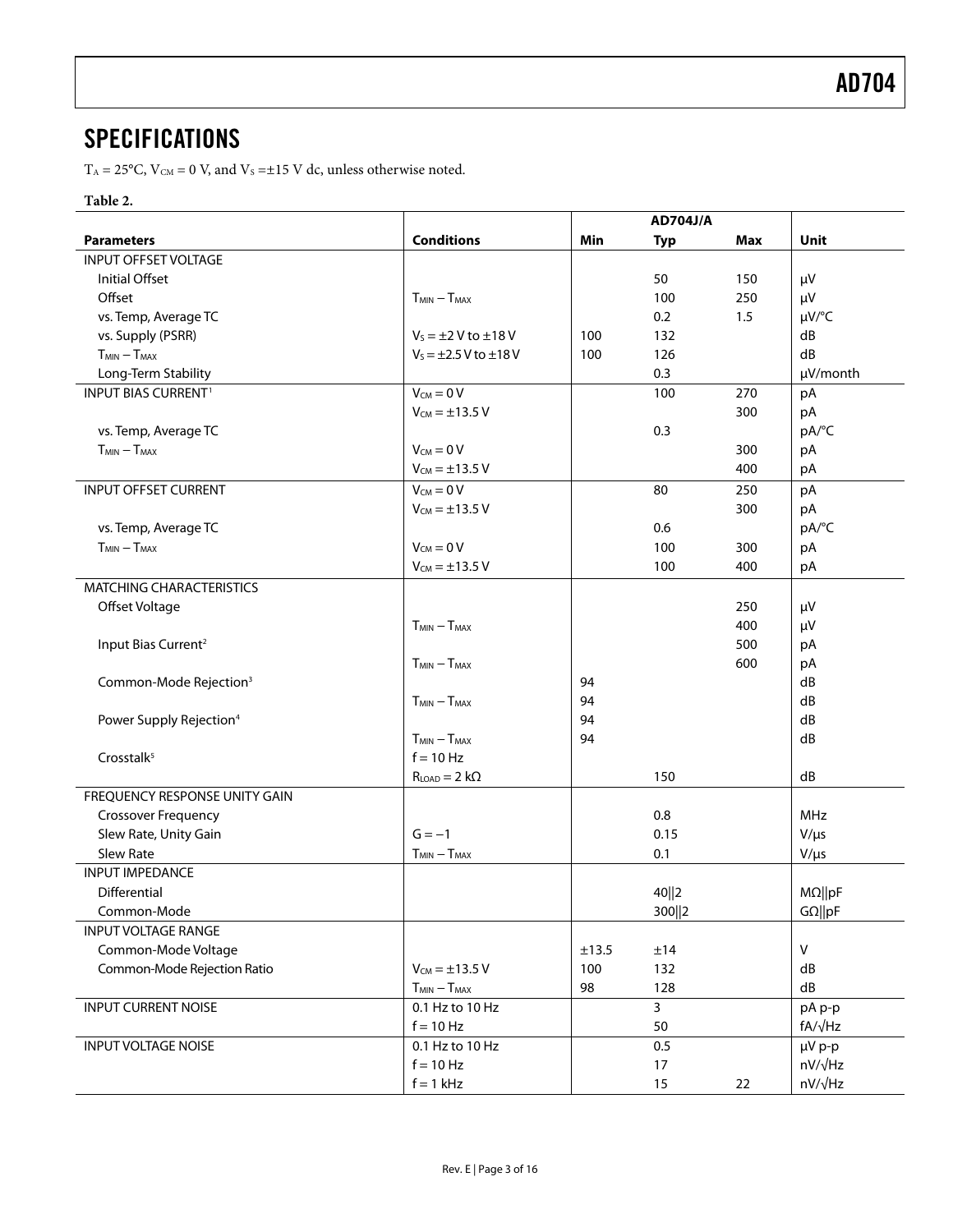<span id="page-3-0"></span>

|                               |                       |            | <b>AD704J/A</b> |     |             |
|-------------------------------|-----------------------|------------|-----------------|-----|-------------|
| <b>Parameters</b>             | <b>Conditions</b>     | <b>Min</b> | Typ             | Max | <b>Unit</b> |
| <b>OPEN-LOOP GAIN</b>         | $V_0 = \pm 12 V$      |            |                 |     |             |
|                               | $RLOAD = 10 k\Omega$  | 200        | 2000            |     | V/mV        |
|                               | $T_{MIN} - T_{MAX}$   | 150        | 1500            |     | V/mV        |
|                               | $V_0 = \pm 10 V$      |            |                 |     |             |
|                               | $RLOAD = 2 k\Omega$   | 200        | 1000            |     | V/mV        |
|                               | $T_{MIN} - T_{MAX}$   | 150        | 1000            |     | V/mV        |
| <b>OUTPUT CHARACTERISTICS</b> |                       |            |                 |     |             |
| <b>Voltage Swing</b>          | $RLOAD = 10 k\Omega$  |            |                 |     | V           |
|                               | $T_{MIN} - T_{MAX}$   | ±13        | ±14             |     |             |
| Current                       | Short circuit         |            | ±15             |     | mA          |
| <b>CAPACITIVE LOAD</b>        |                       |            |                 |     |             |
| <b>Drive Capability</b>       | $Gain = 1$            |            | 10,000          |     | pF          |
| <b>POWER SUPPLY</b>           |                       |            |                 |     |             |
| <b>Rated Performance</b>      |                       |            | ±15             |     | v           |
| <b>Operating Range</b>        |                       | ±2.0       |                 | ±18 | $\vee$      |
| <b>Quiescent Current</b>      |                       |            | 1.5             | 2.4 | mA          |
|                               | $T_{MIN} - T_{MAX}$   |            | 1.6             | 2.6 | mA          |
| <b>TRANSISTOR COUNT</b>       | Number of transistors |            | 180             |     |             |

 $<sup>1</sup>$  Bias current specifications are guaranteed maximum at either input.</sup>

<sup>2</sup> Input bias current match is the maximum difference between corresponding inputs of all four amplifiers.

<sup>3</sup> CMRR match is the difference of  $\Delta V_{OS}/\Delta V_{CM}$  between any two amplifiers, expressed in dB.

<sup>4</sup> PSRR match is the difference between  $\Delta\mathsf{V}_\mathsf{OS}/\Delta\mathsf{V}_\mathsf{SUPPLY}$  for any two amplifiers, expressed in dB.

<sup>5</sup> Se[e Figure 5](#page-4-3) for test circuit.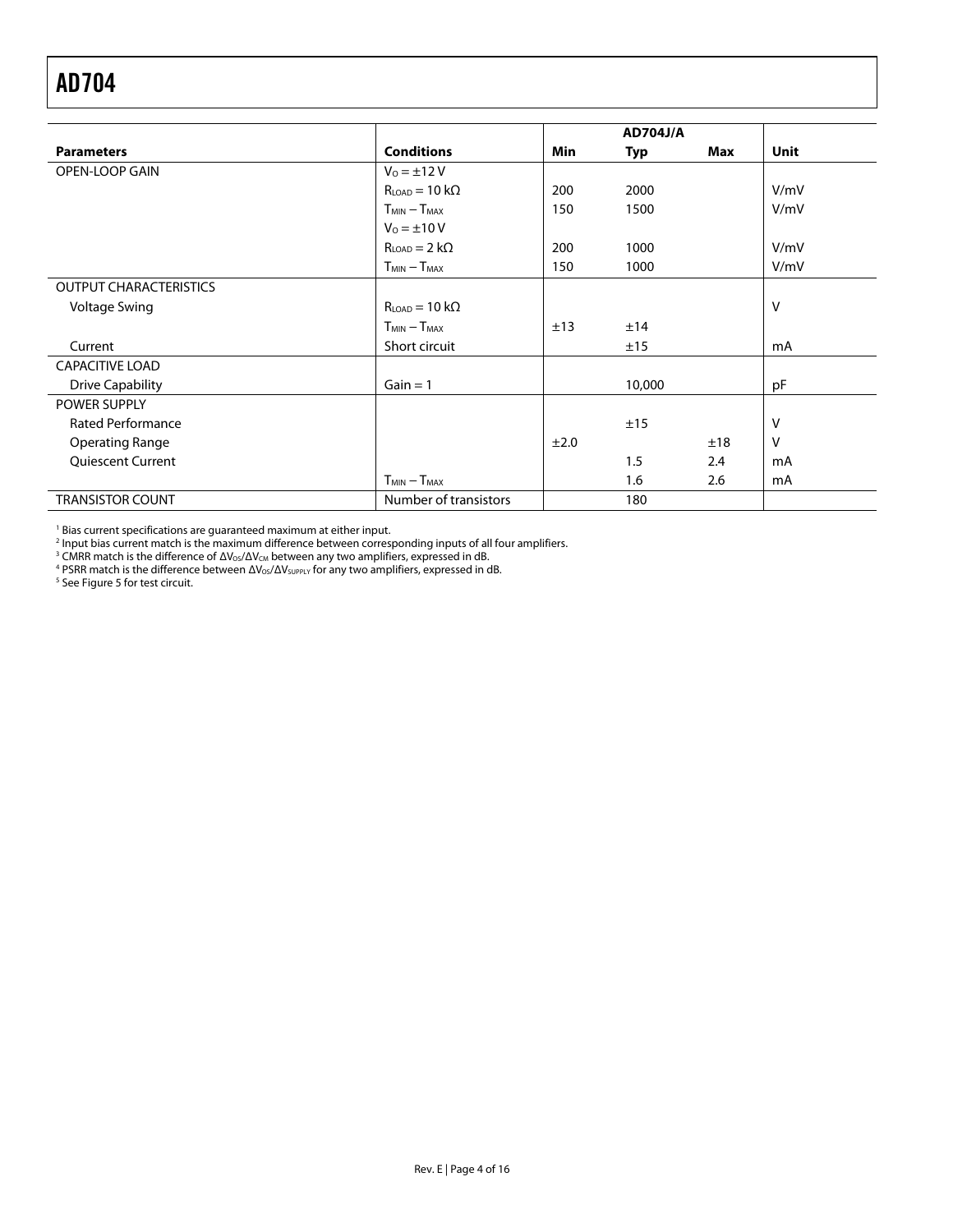### <span id="page-4-0"></span>ABSOLUTE MAXIMUM RATINGS

#### **Table 3.**

| <b>Parameter</b>                                    | Rating                              |
|-----------------------------------------------------|-------------------------------------|
| Supply Voltage                                      | ±18V                                |
| Internal Power Dissipation (25°C) <sup>1</sup>      |                                     |
| Input Voltage                                       | $\pm V_5$                           |
| Differential Input Voltage <sup>2</sup>             | $+0.7V$                             |
| <b>Output Short-Circuit Duration (Single Input)</b> | Indefinite                          |
| Storage Temperature Range                           | $-65^{\circ}$ C to $+125^{\circ}$ C |
| <b>Operating Temperature Range</b>                  |                                     |
| AD704J                                              | $0^{\circ}$ C to 70 $^{\circ}$ C    |
| AD704A                                              | $-40^{\circ}$ C to $+85^{\circ}$ C  |
| Lead Temperature (Soldering, 10 sec)                | 300 $\degree$ C                     |
|                                                     |                                     |

<sup>1</sup> Specification is for the device in free air: 14-lead plastic package:  $θ<sub>JA</sub> = 150°C/W$ .

16-lead SOIC package:  $θ<sub>JA</sub> = 100°C/W$ .

20-terminal LCC package:  $θ<sub>JA</sub> = 150°C/W$ .

<sup>2</sup>The input pins of this amplifier are protected by back-to-back diodes. If the differential voltage exceeds ±0.7 volts, external series protection resistors should be added to limit the input current to less than 25 mA.

<span id="page-4-2"></span>Stresses above those listed under Absolute Maximum Ratings may cause permanent damage to the device. This is a stress rating only; functional operation of the device at these or any other conditions above those indicated in the operational section of this specification is not implied. Exposure to absolute maximum rating conditions for extended periods may affect device reliability.



<span id="page-4-3"></span> **AMPLITUDE WITHOUT CLIPPING OR SLEW LIMITING) IS APPLIED TO ONE AMPLIFIER AT A TIME. THE OUTPUTS OF THE OTHER THREE AMPLIFIERS ARE THEN MEASURED FOR CROSSTALK. BADE** 

*Figure 5. Crosstalk Test Circuit*



### <span id="page-4-1"></span>**ESD CAUTION**



ESD (electrostatic discharge) sensitive device. Charged devices and circuit boards can discharge without detection. Although this product features patented or proprietary protection circuitry, damage may occur on devices subjected to high energy ESD. Therefore, proper ESD precautions should be taken to avoid performance degradation or loss of functionality.

00818-005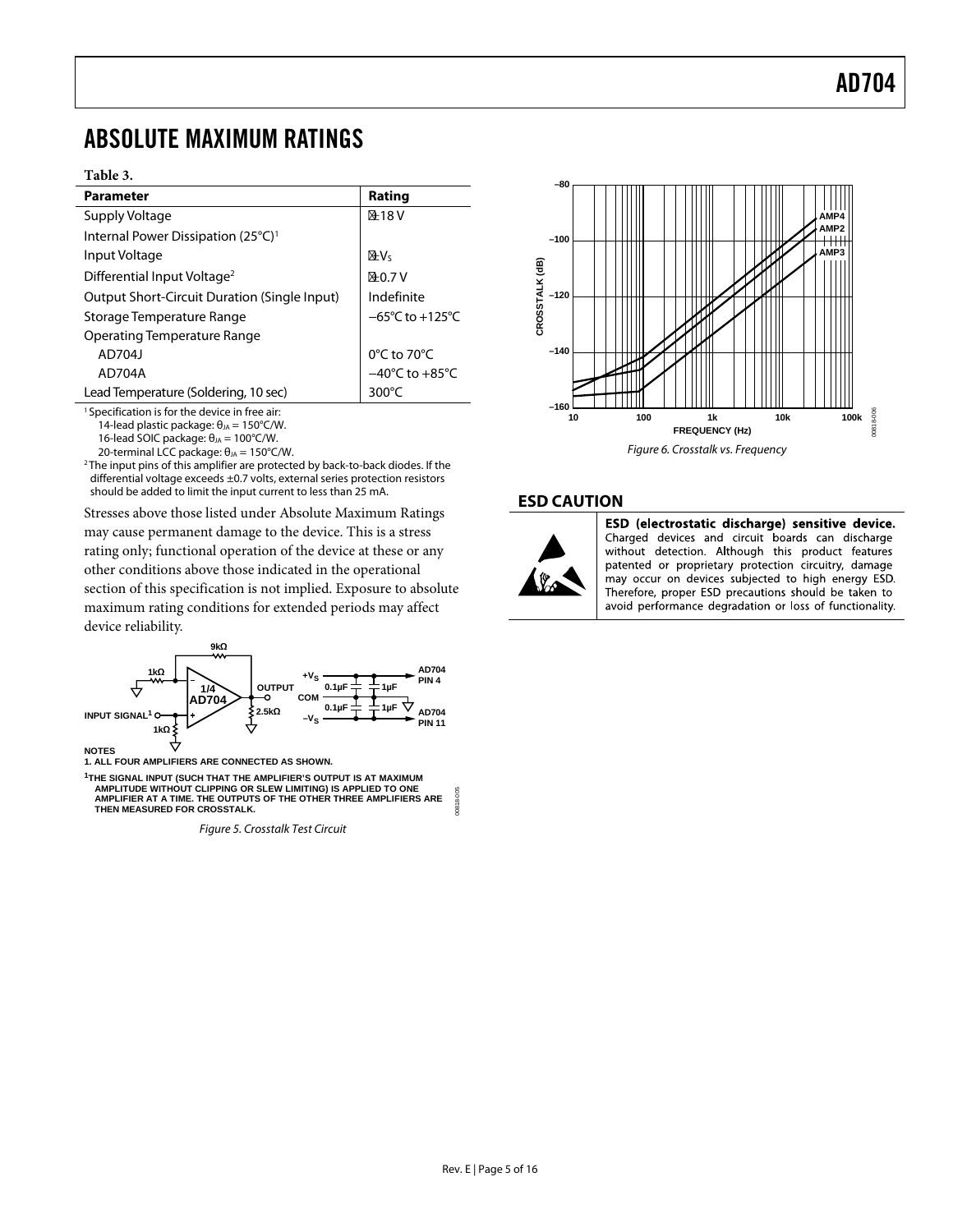## <span id="page-5-0"></span>TYPICAL PERFORMANCE CHARACTERISTICS

 $T_A = 25^{\circ}$ C,  $V_s = \pm 15$  V dc, unless otherwise noted.









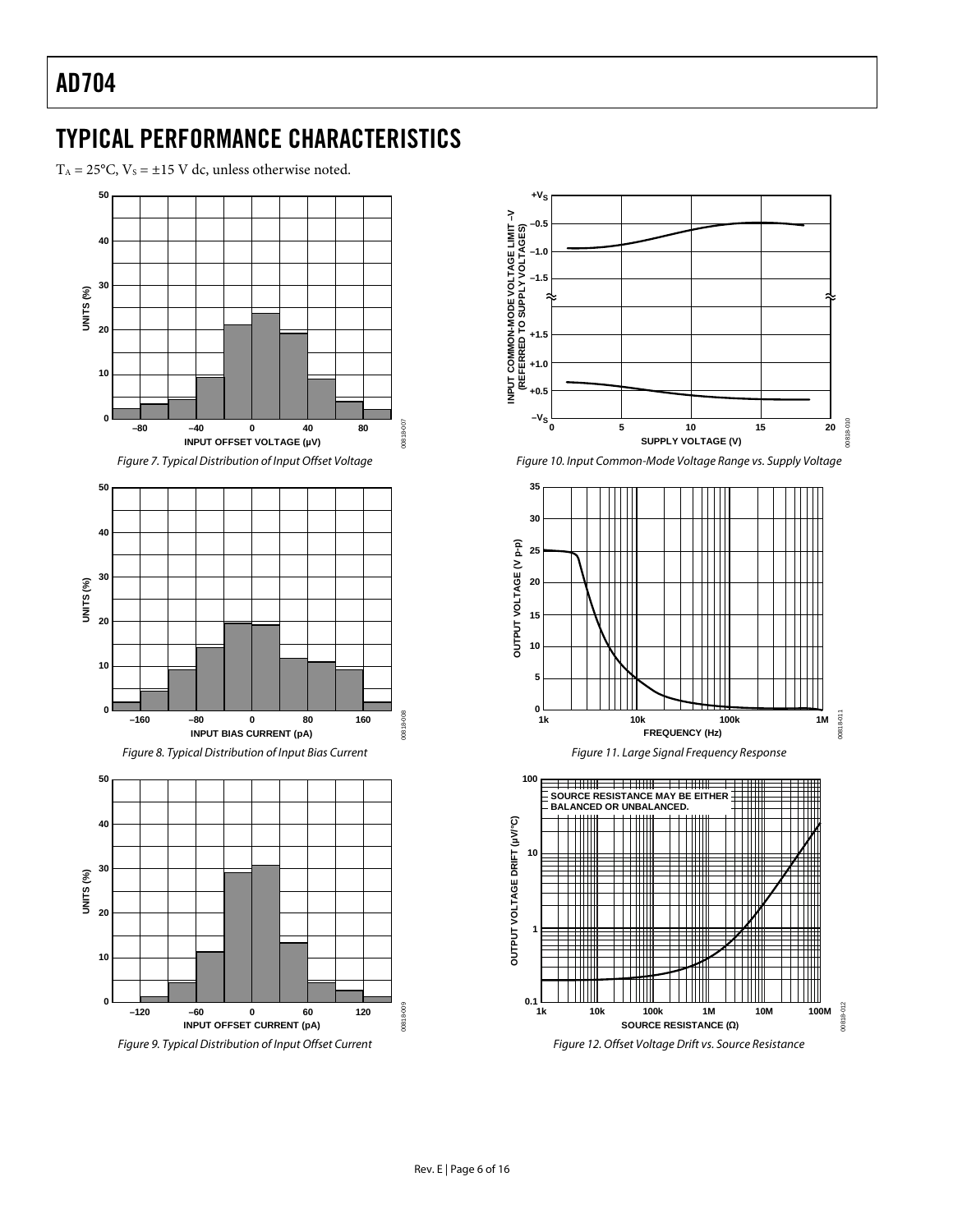

*Figure 13. Typical Distribution of Input Offset Voltage Drift*



*Figure 14. Change in Input Offset Voltage vs. Warm-Up Time*



*Figure 15. Input Bias Current vs. Common-Mode Voltage*



*Figure 16. Input Noise Voltage Spectral Density*





*Figure 18. 0.1 Hz to 10 Hz Noise Voltage*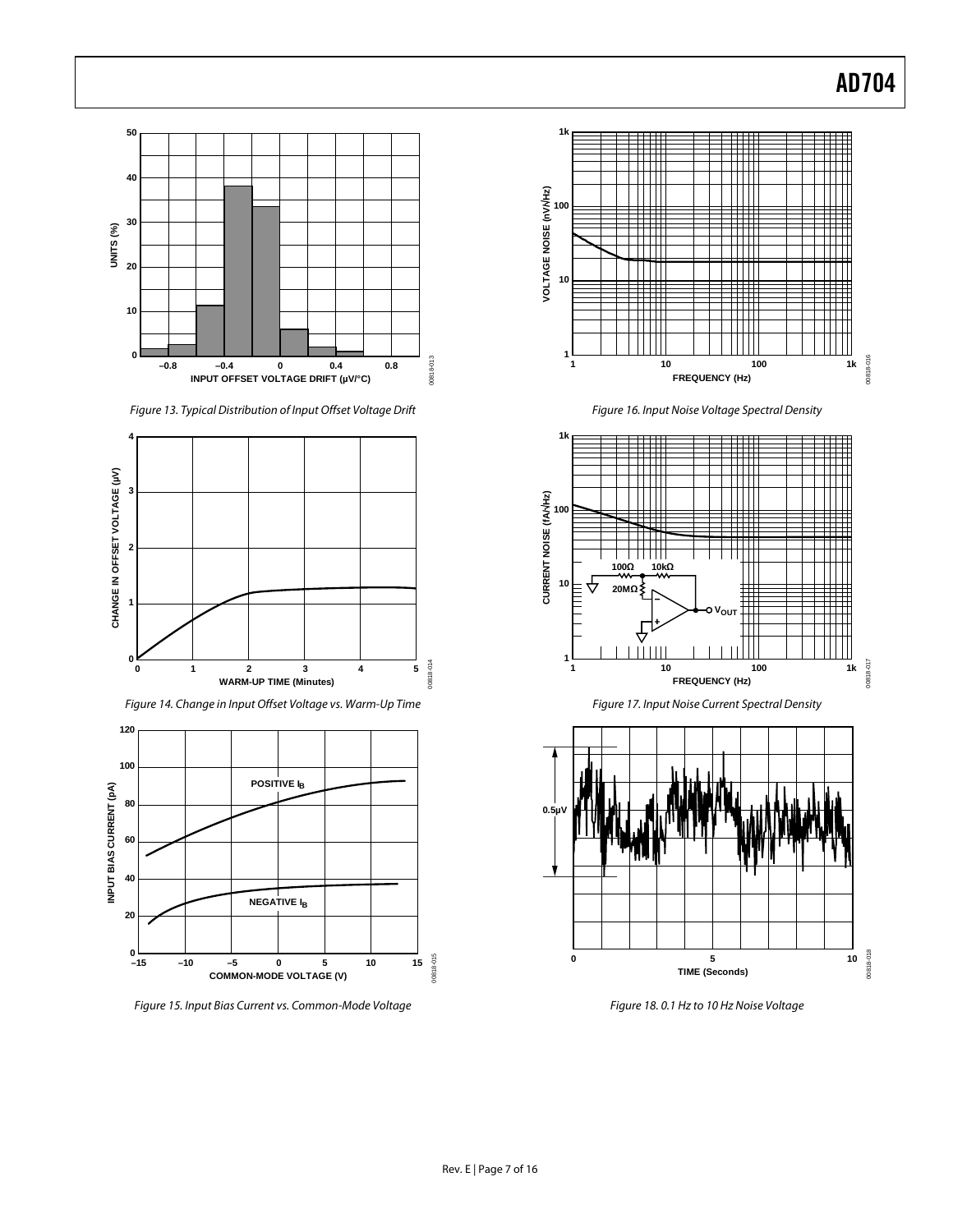















*Figure 24. Output Voltage Swing vs. Supply Voltage*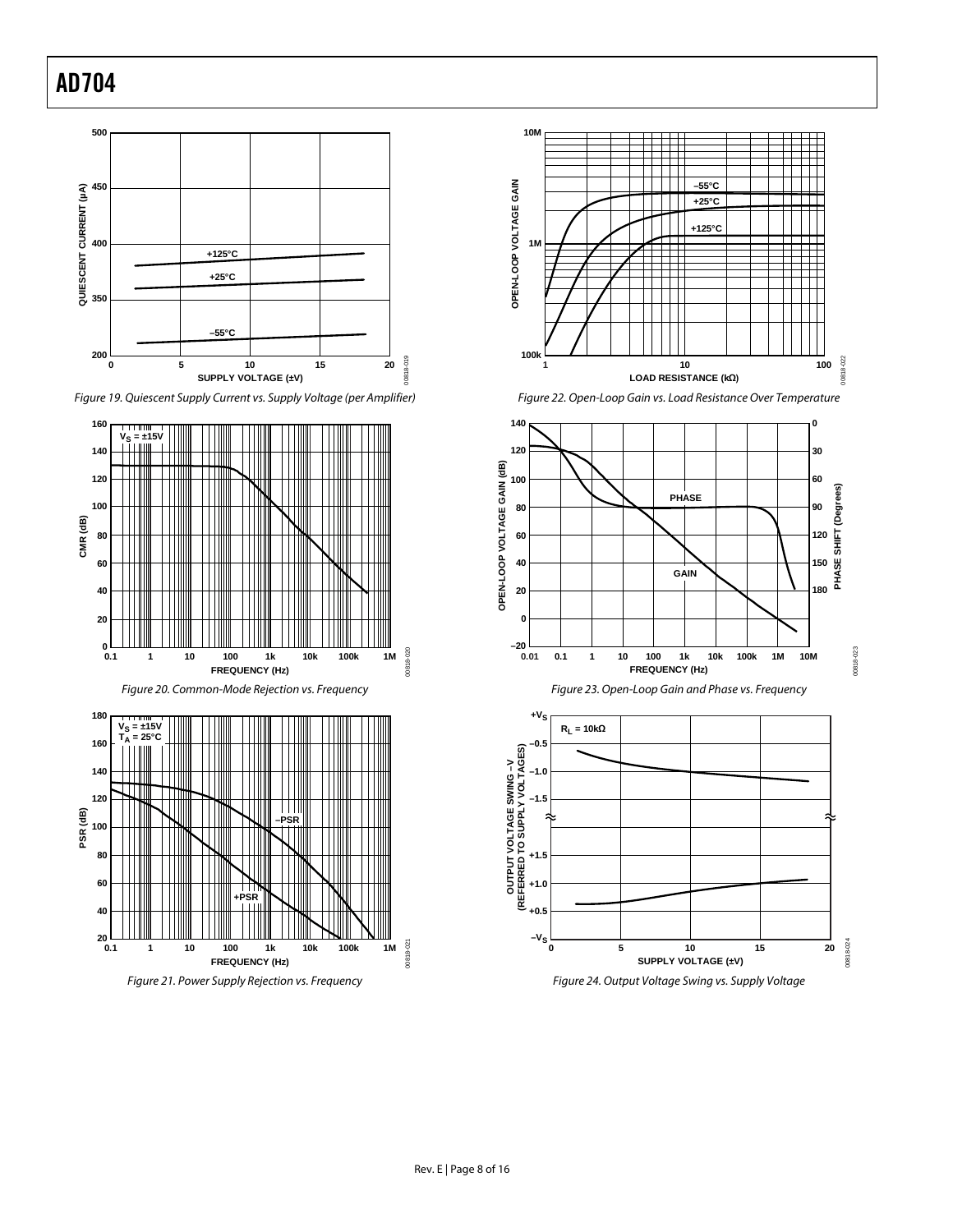

*Figure 25. Closed-Loop Output Impedance vs. Frequency*



*Figure 26. Unity Gain Follower (for Large Signal Applications, Resistor RF Limits the Current Through the Input Protection Diodes)*



*Figure 27. Unity Gain Follower Large Signal Pulse Response RF = 10 kΩ, CL = 1000 pF*



*Figure 28. Unity Gain Follower Small Signal Pulse Response RF = 0 Ω,*   $C_L = 100 pF$ 



*Figure 29. Unity Gain Follower Small Signal Pulse Response RF = 0 Ω, CL = 1000 pF*



*Figure 30. Unity Gain Inverter Connection*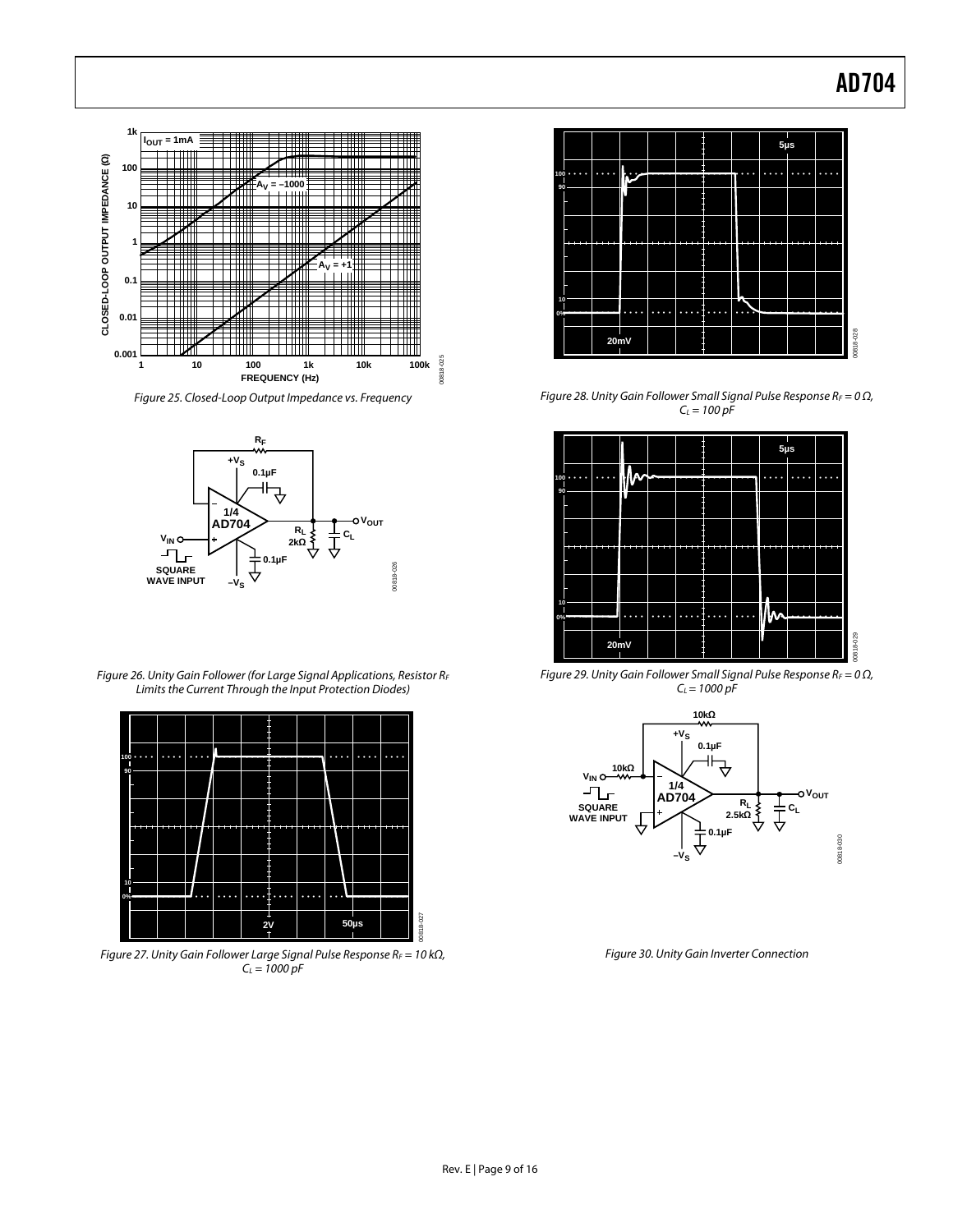

*Figure 31. Unity Gain Inverter Large Signal Pulse Response, C<sub>L</sub>* = 1000 pF



*Figure 32. Unity Gain Inverter Small Signal Pulse Response, C<sub>L</sub> = 100 pF* 



*Figure 33. Unity Gain Inverter Small Signal Pulse Response, C<sub>L</sub>* = 1000 pF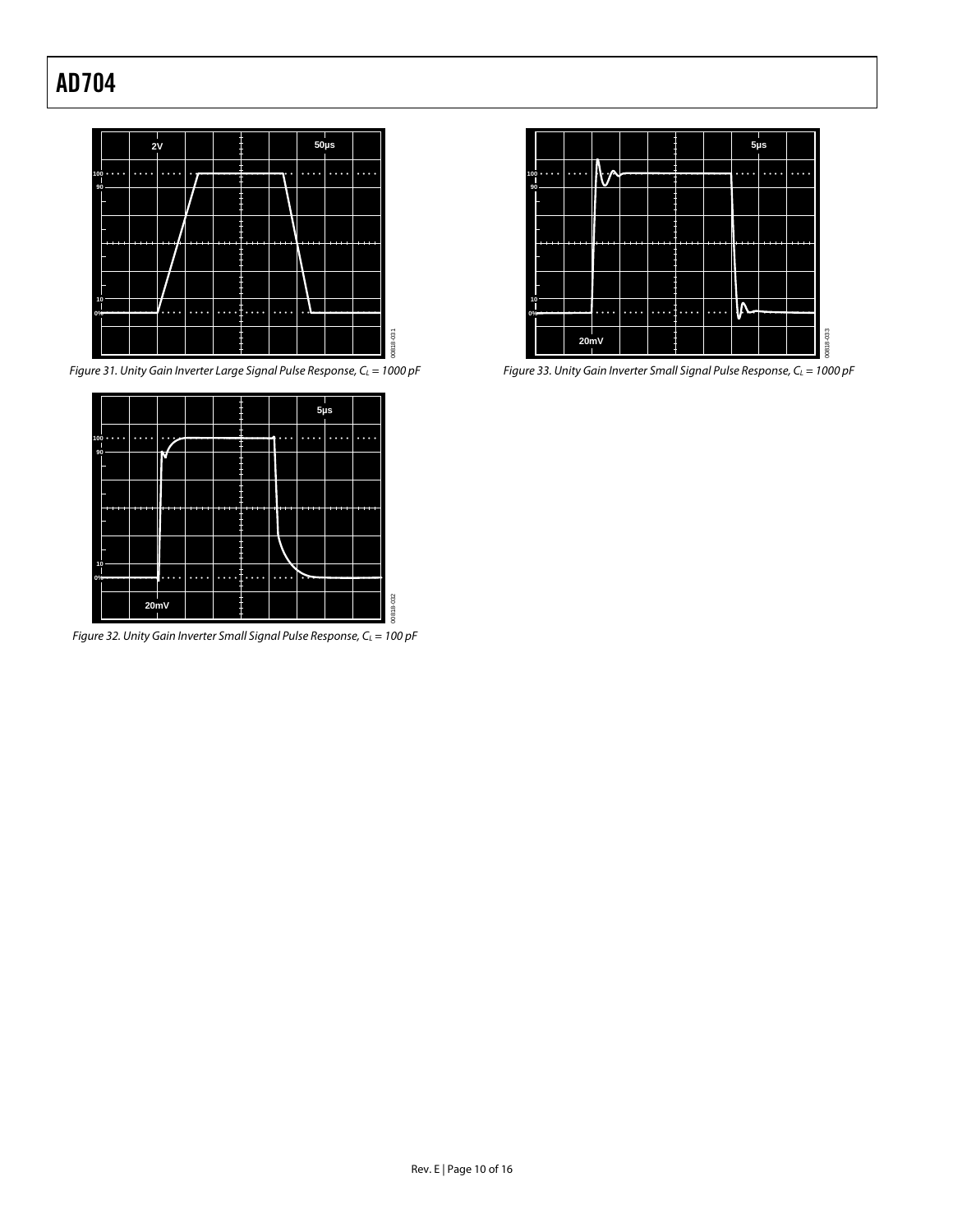00818-034

<span id="page-10-0"></span>

**2. CAPACITORS C2 AND C4 ARE SOUTHERN ELECTRONICS MPCC, POLYCARBONATE, ±5%, 50V.**

**3. ALL RESISTORS METAL FILM, 1%.**

*Figure 34. Gain-of-10 Instrumentation Amplifier with Post Filtering*

<span id="page-10-1"></span>The instrumentation amplifier with post filtering (se[e Figure 34\)](#page-10-1) combines two applications that benefit greatly from the AD704. This circuit achieves low power and dc precision over temperature with a minimum of components.

The instrumentation amplifier circuit offers many performance benefits, including BiFET level input bias currents, low input offset voltage drift, and only 1.2 mA quiescent current. It operates for gains that are  $G \geq 2$  and, at lower gains, it benefits from no output amplifier offset and no noise contribution as encountered in a 3-op-amp design. Good low frequency CMRR is achieved even without the optional ac CMRR trim (se[e Figure 35\)](#page-10-2)[. Table 4](#page-10-3) provides resistance values for three common circuit gains. For other gains, use the following equations:

R2 = R4 + R5 = 49.9 kΩ  
\nR1 = R3 = 
$$
\frac{49.9 kΩ}{0.9 G - 1}
$$
  
\nMax Value of R<sub>G</sub> =  $\frac{99.8 kΩ}{0.06 G}$   
\nC<sub>t</sub> ≈  $\frac{1}{2π (R3) 5 × 10^5}$ 

<span id="page-10-3"></span>**Table 4. Resistance Values for Various Gains**

| <b>Circuit</b><br>Gain (G) | R <sub>1</sub> and R <sub>3</sub> | R <sub>G</sub> (Max Value of<br><b>Trim Potentiometer)</b> | <b>Bandwidth</b><br>$(-3 dB)$ , Hz |
|----------------------------|-----------------------------------|------------------------------------------------------------|------------------------------------|
| 10                         | 6.34 k $\Omega$                   | 166 k $\Omega$                                             | 50 k                               |
| 100                        | 526 $\Omega$                      | 16.6 k $\Omega$                                            | 5k                                 |
| 1000                       | 56.2 O                            | $1.66 \text{ k}\Omega$                                     | 0.5 <sub>k</sub>                   |



<span id="page-10-2"></span>*Figure 35. Common-Mode Rejection vs. Frequency with and Without*  Capacitor C<sub>t</sub>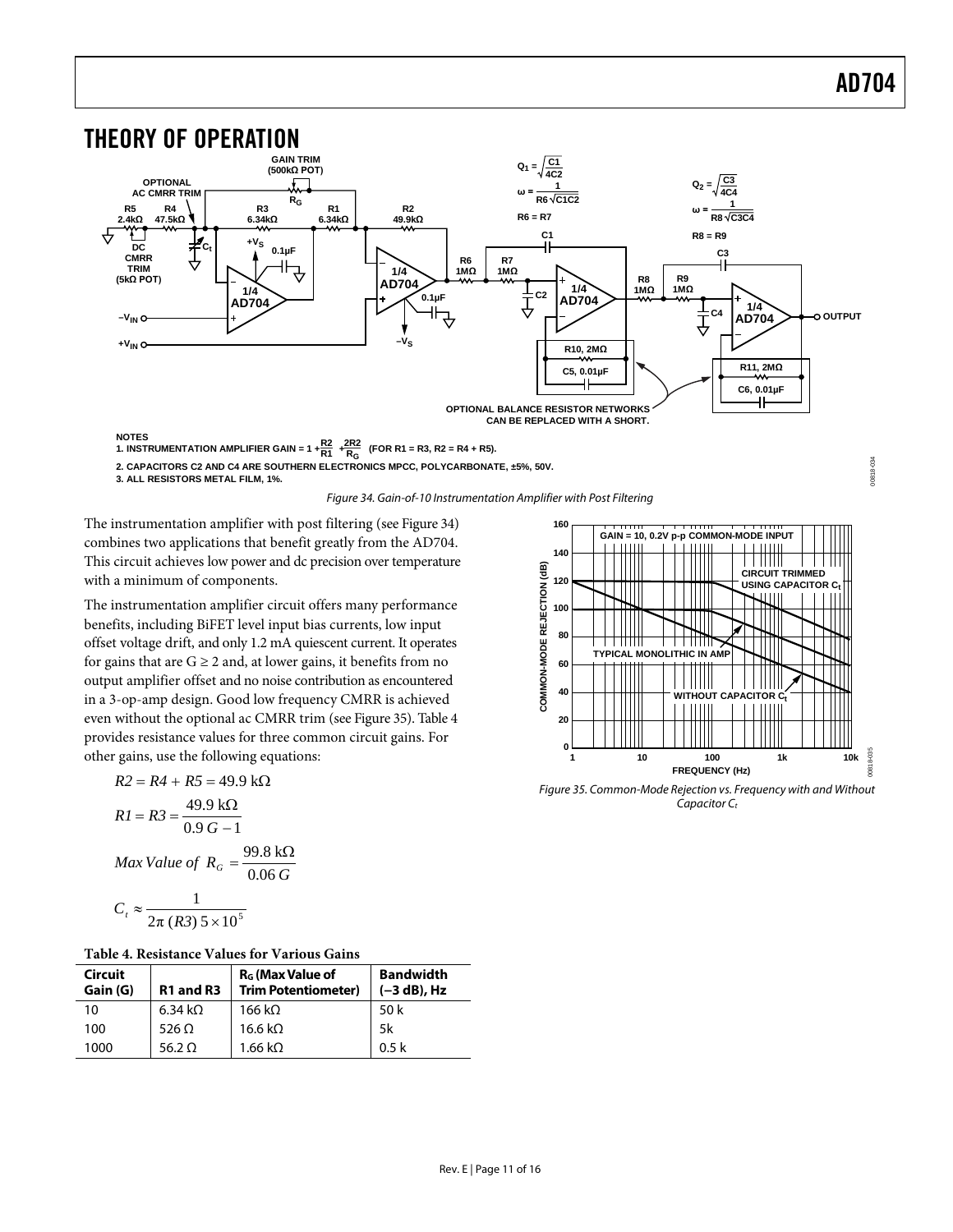The 1 Hz, four-pole active filter offers dc precision with a minimum of components and cost. The low current noise, I<sub>OS</sub>, and I<sub>B</sub> allow the use of 1 M $\Omega$  resistors without sacrificing the 1 μV/°C drift of the AD704. This means that lower capacitor values can be used, reducing cost and space. Furthermore, because the AD704's  $I_B$  is as low as its  $I_{OS}$ , over most of the MIL temperature range, most applications do not require the use of the normal balancing resistor (with its stability capacitor). Adding the optional balancing resistor enhances performance at high temperatures, as shown in [Figure 36.](#page-11-0) [Table 5](#page-11-1) gives capacitor values for several common low pass responses.



<span id="page-11-0"></span>*Figure 36. VOS vs. Temperature Performance of the 1 Hz Filter Circuit*

| <b>Desired Low Pass</b><br><b>Response</b> | <b>Section 1</b><br>Frequency (Hz) | Q     | <b>Section 2</b><br>Frequency (Hz) | Q     | $C1(\mu F)$ | $C2$ ( $\mu$ F) | $C3(\mu F)$ | $C4(\mu F)$ |
|--------------------------------------------|------------------------------------|-------|------------------------------------|-------|-------------|-----------------|-------------|-------------|
| Bessel                                     | 1.43                               | 0.522 | 1.60                               | 0.806 | 0.116       | 0.107           | 0.160       | 0.0616      |
| <b>Butterworth</b>                         | 00.1                               | 0.541 | 1.00                               | .31   | 0.172       | 0.147           | 0.416       | 0.0609      |
| 0.1 dB Chebychev                           | 0.648                              | 0.619 | 0.948                              | 2.18  | 0.304       | 0.198           | 0.733       | 0.0385      |
| 0.2 dB Chebychev                           | 0.603                              | 0.646 | 0.941                              | 2.44  | 0.341       | 0.204           | 0.823       | 0.0347      |
| 0.5 dB Chebychev                           | 0.540                              | 0.705 | 0.932                              | 2.94  | 0.416       | 0.209           | 1.00        | 0.0290      |
| 1.0 dB Chebychev                           | 0.492                              | 0.785 | 0.925                              | 3.56  | 0.508       | 0.206           | 1.23        | 0.0242      |

<span id="page-11-1"></span>**Table 5. 1 Hz, Four-Pole Low-Pass Filter Recommended Component Values1**

<sup>1</sup> Specified values are for a −3 dB point of 1.0 Hz. For other frequencies, simply scale the C1 through C4 capacitors directly; that is, for a 3 Hz Bessel response, C1 = 0.0387  $\mu$ F, C2 = 0.0357  $\mu$ F, C3 = 0.0533  $\mu$ F, and C4 = 0.0205  $\mu$ F.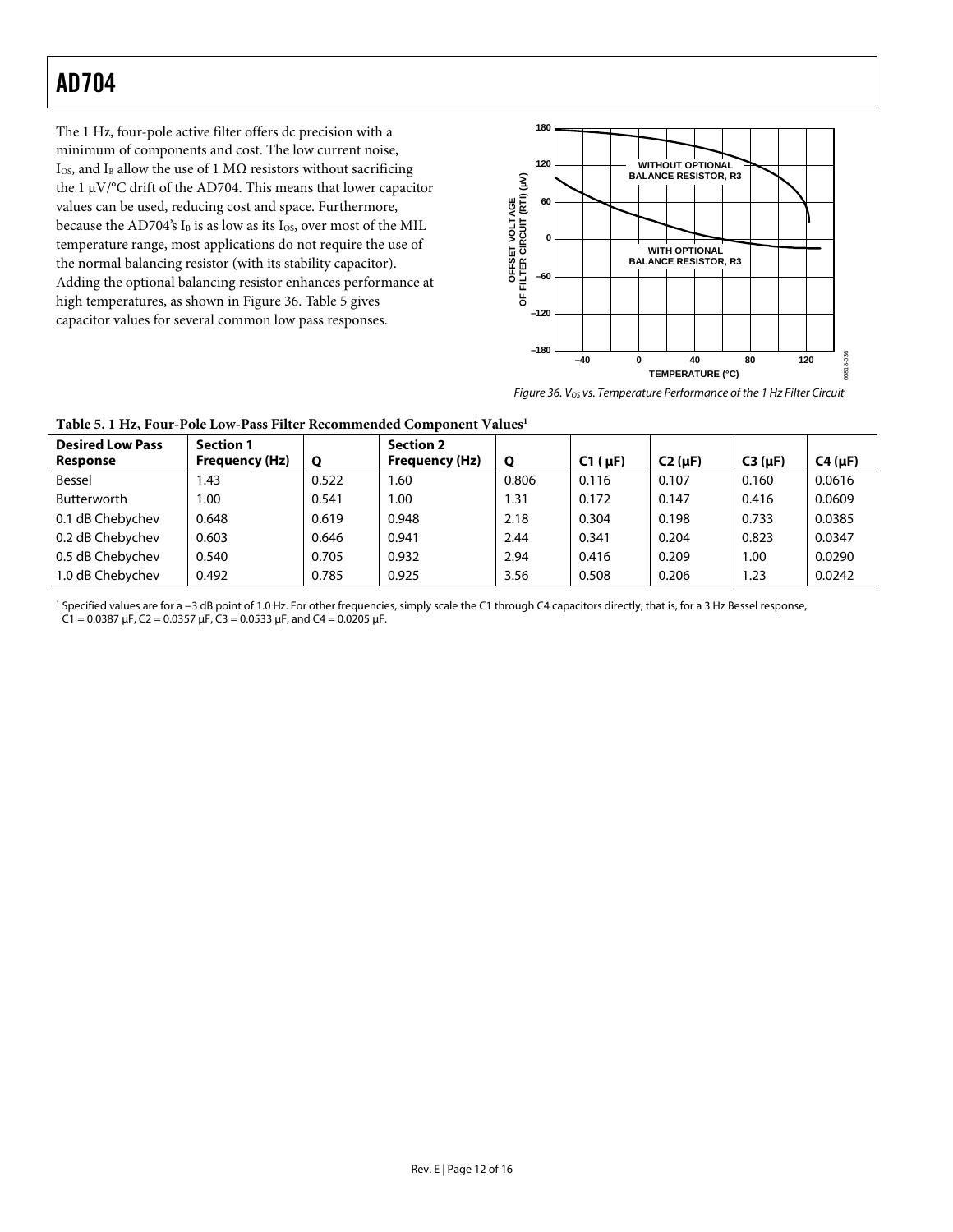### <span id="page-12-0"></span>OUTLINE DIMENSIONS



*Wide Body (RW-16) Dimensions shown in millimeters and (inches)*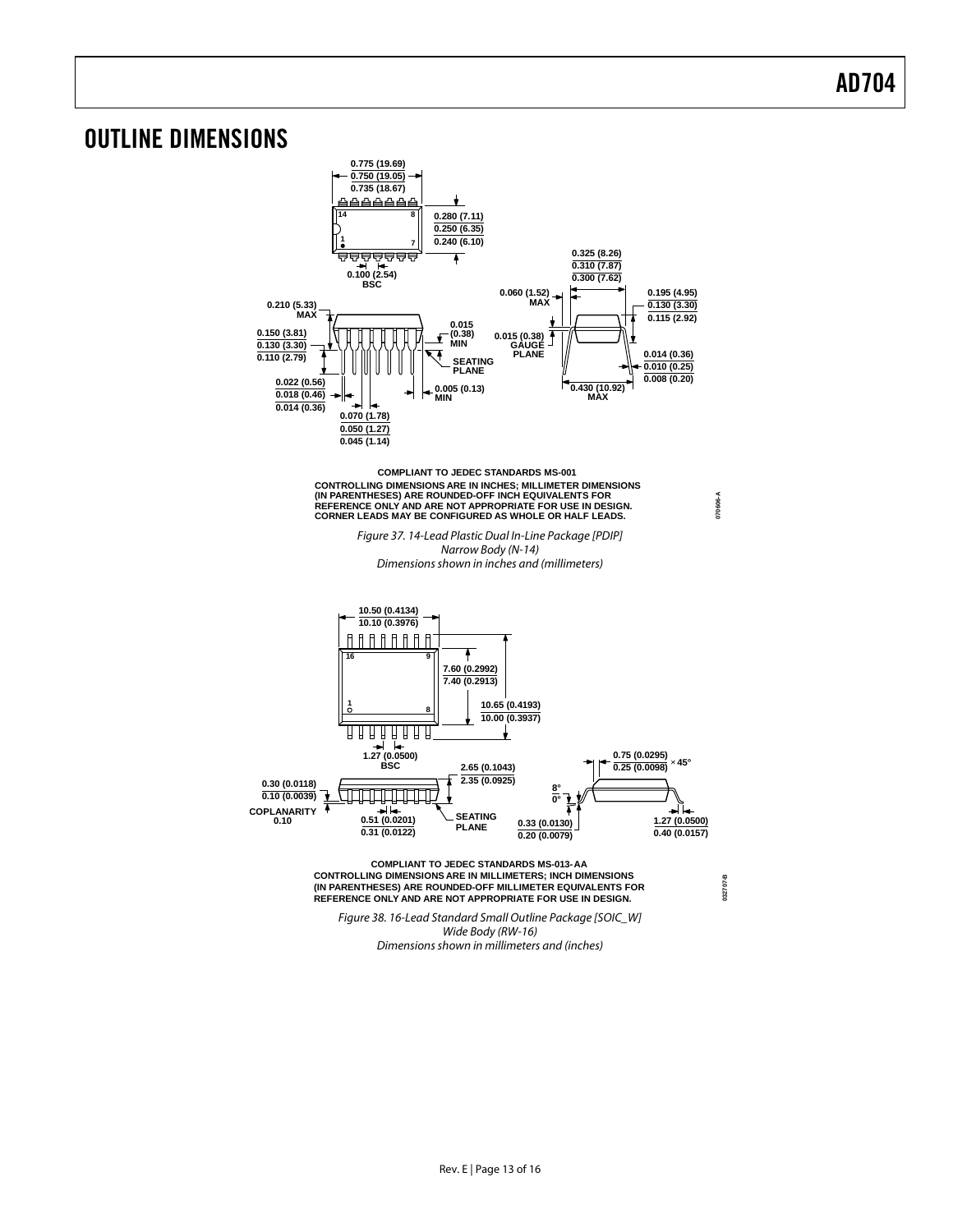

### CONTROLLING DIMENSIONS ARE IN INCHES; MILLIMETER DIMENSIONS<br>(IN PARENTHESES) ARE ROUNDED-OFF INCH EQUIVALENTS FOR<br>REFERENCE ONLY AND ARE NOT APPROPRIATE FOR USE IN DESIGN.

**022106-A**

*Figure 39. 20-Terminal Ceramic Leadless Chip Carrier [LCC] (E-20-1) Dimensions shown in inches and (millimeters)*

### <span id="page-13-0"></span>**ORDERING GUIDE**

| $\mathsf{Model}^1$ | <b>Temperature Range</b>            | <b>Package Description</b> | <b>Package Option</b> |
|--------------------|-------------------------------------|----------------------------|-----------------------|
| AD704AR-16         | $-40^{\circ}$ C to $+85^{\circ}$ C  | 16-Lead SOIC W             | RW -16                |
| AD704AR-16-REEL    | $-40^{\circ}$ C to $+85^{\circ}$ C  | 16-Lead SOIC W             | RW-16                 |
| AD704ARZ-16        | $-40^{\circ}$ C to $+85^{\circ}$ C  | 16-Lead SOIC W             | RW-16                 |
| AD704ARZ-16-REEL   | $-40^{\circ}$ C to $+85^{\circ}$ C  | 16-Lead SOIC W             | RW-16                 |
| AD704JN            | $0^{\circ}$ C to 70 $^{\circ}$ C    | 14-Lead PDIP               | N-14                  |
| AD704JNZ           | $0^{\circ}$ C to 70 $^{\circ}$ C    | 14-Lead PDIP               | N-14                  |
| AD704JR-16         | $0^{\circ}$ C to 70 $^{\circ}$ C    | 16-Lead SOIC W             | RW -16                |
| AD704JR-16-REEL    | $0^{\circ}$ C to 70 $^{\circ}$ C    | 16-Lead SOIC W             | RW -16                |
| AD704JRZ-16        | $0^{\circ}$ C to 70 $^{\circ}$ C    | 16-Lead SOIC W             | RW-16                 |
| AD704JRZ-16-REEL   | $0^{\circ}$ C to 70 $^{\circ}$ C    | 16-Lead SOIC W             | RW-16                 |
| AD704SE/883B       | $-55^{\circ}$ C to $+125^{\circ}$ C | 20-Terminal LCC            | $E-20-1$              |

<sup>1</sup> Z = RoHS Compliant Part.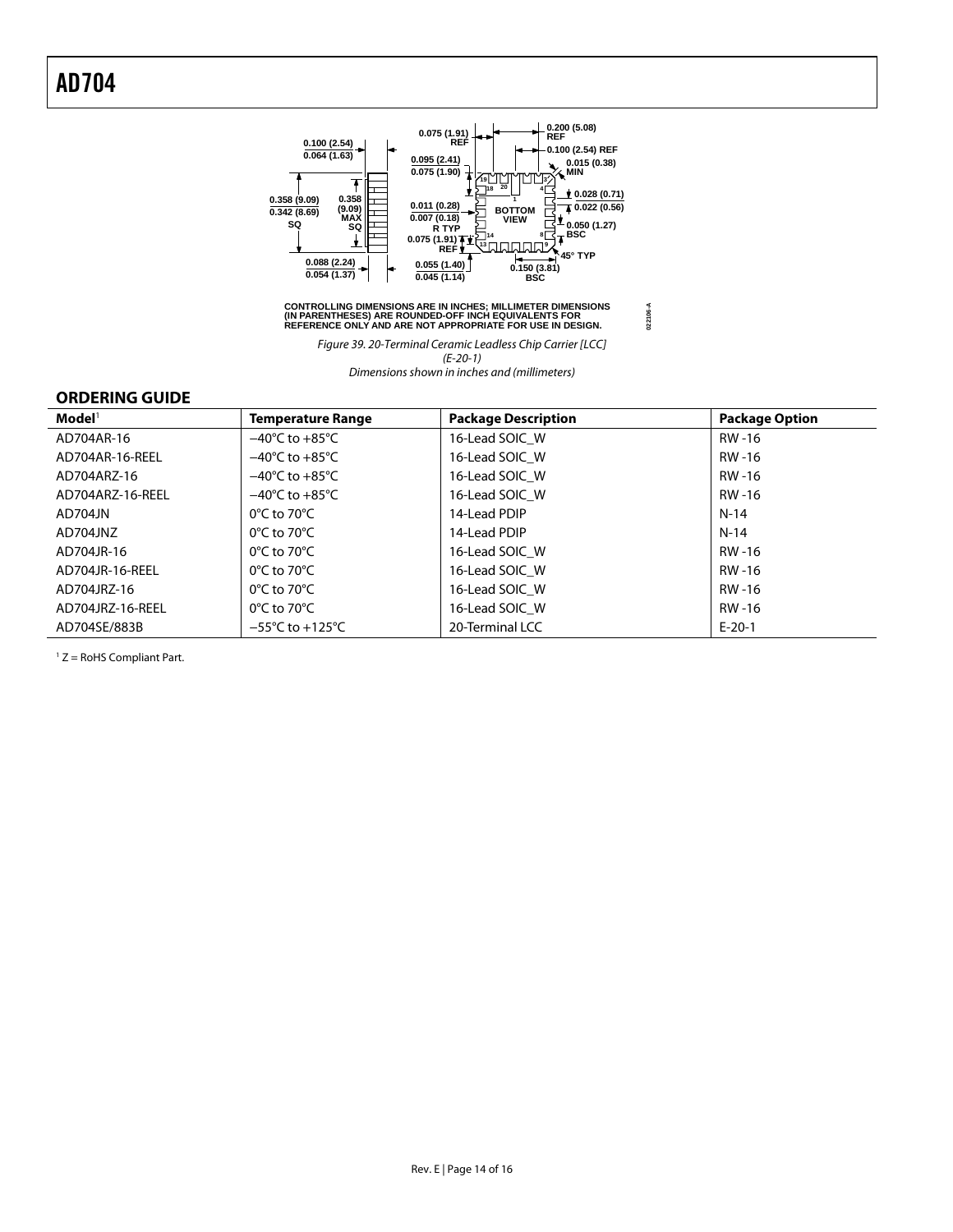## **NOTES**